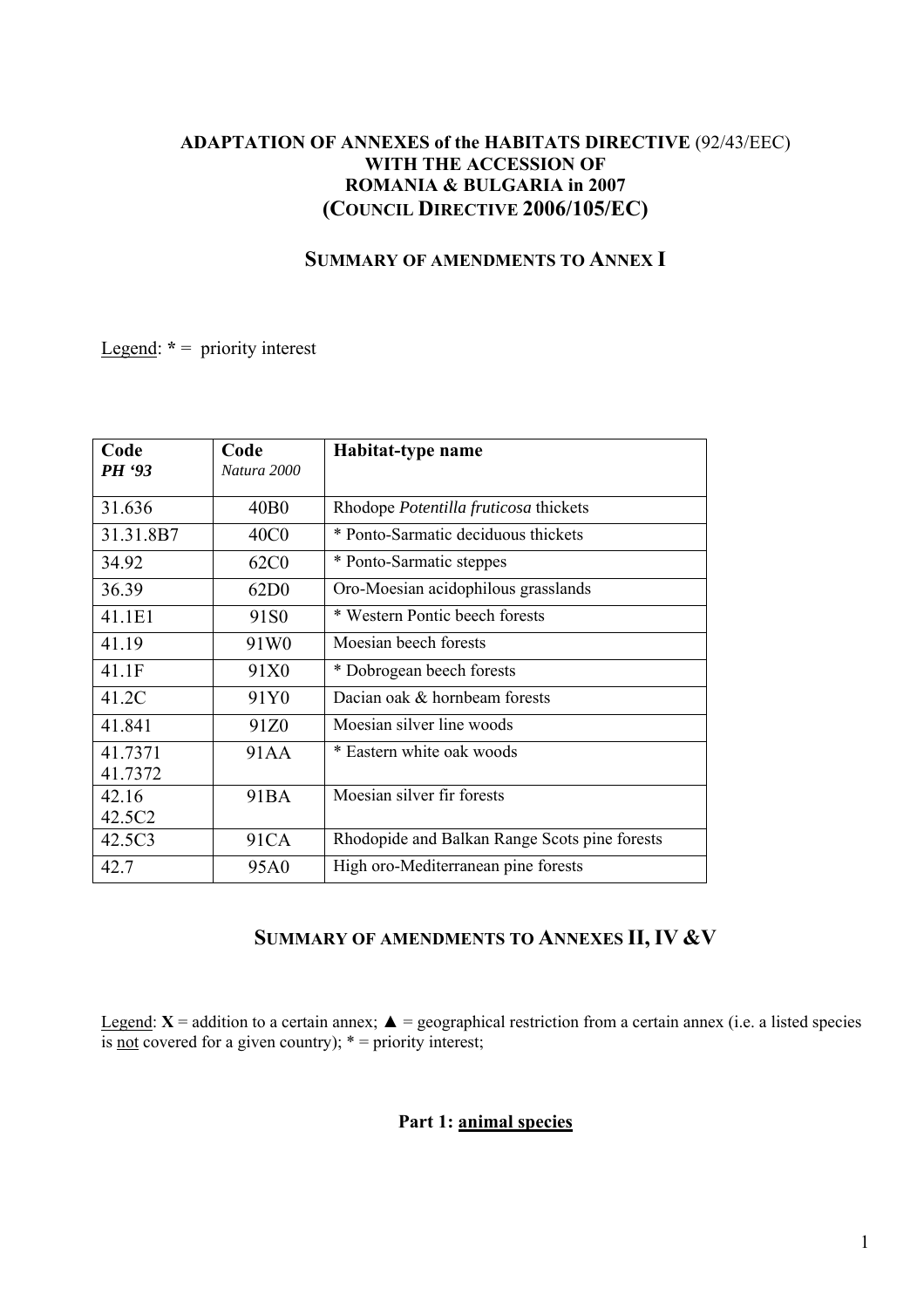| <b>Species name</b>          |              | <b>Amendments</b><br>for X or $\triangle$<br>to Annex |   | <b>Explanatory remarks</b> |
|------------------------------|--------------|-------------------------------------------------------|---|----------------------------|
|                              | $\mathbf{I}$ | $\mathbf{IV}$                                         | V |                            |
| <b>Mammals</b>               |              |                                                       |   |                            |
| Rodentia                     |              |                                                       |   |                            |
| Cricetidae                   |              |                                                       |   |                            |
| Mesocricetus newtoni         |              | X                                                     |   |                            |
| Gliridae                     |              |                                                       |   |                            |
| Myomimus roachi              | X            | X                                                     |   |                            |
| Carnivora                    |              |                                                       |   |                            |
| Canidae                      |              |                                                       |   |                            |
| *Canis lupus                 |              | ▲                                                     | X | Concerns Bulgaria          |
| Mustelidae                   |              |                                                       |   |                            |
| Vormela peregusna            |              | X                                                     |   |                            |
| <b>Amphibians</b>            |              |                                                       |   |                            |
| Caudata                      |              |                                                       |   |                            |
| Salamandridae                |              |                                                       |   |                            |
| Triturus vulgaris ampelensis |              | X                                                     |   |                            |
|                              |              |                                                       |   |                            |
| <b>Fish</b>                  |              |                                                       |   |                            |
| Percidae                     | X            |                                                       |   |                            |
| *Romanichthys valsanicola    |              | X                                                     |   |                            |
| <b>Arthropods</b>            |              |                                                       |   |                            |
|                              |              |                                                       |   |                            |
| Insecta                      |              |                                                       |   |                            |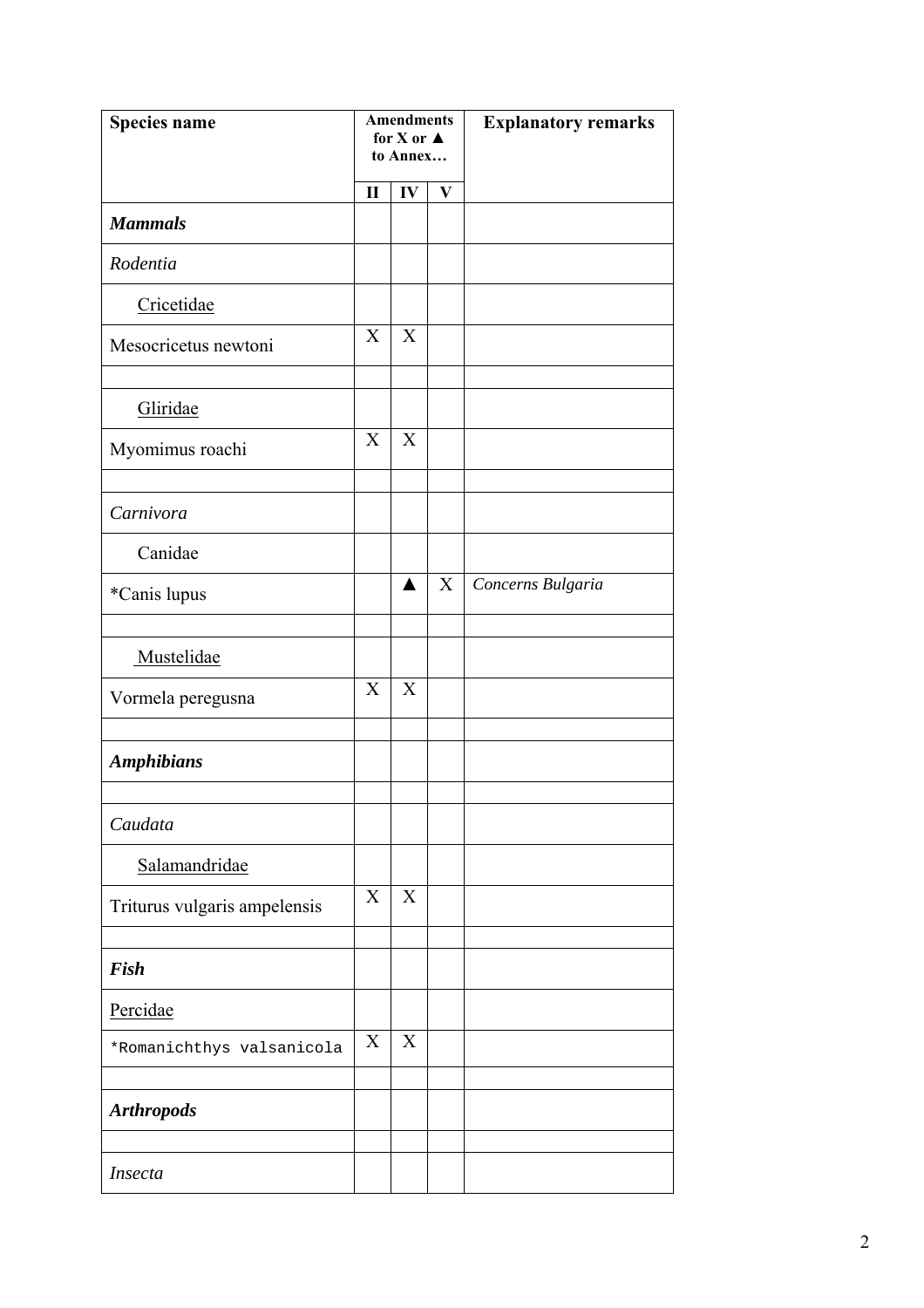| Species name          | <b>Amendments</b><br>for X or $\blacktriangle$<br>to Annex |    |   | <b>Explanatory remarks</b> |  |  |
|-----------------------|------------------------------------------------------------|----|---|----------------------------|--|--|
|                       | Н                                                          | IV | V |                            |  |  |
| Lepidoptera           |                                                            |    |   |                            |  |  |
| Pseudophilotes bavius | X                                                          | X  |   |                            |  |  |
|                       |                                                            |    |   |                            |  |  |
| Orthoptera            |                                                            |    |   |                            |  |  |
| Isophya harzi         | X                                                          | X  |   |                            |  |  |

# Part 2: plant species

| <b>Species name</b>                         | <b>Amendments</b><br>for addition to<br>Annex |              |              | <b>Explanatory</b><br>remarks |
|---------------------------------------------|-----------------------------------------------|--------------|--------------|-------------------------------|
|                                             | $\mathbf{I}$                                  | IV           | $\mathbf{V}$ |                               |
| <b>ANGIOSPERMAE</b>                         |                                               |              |              |                               |
| <b>CAMPANULACEAE</b>                        |                                               |              |              |                               |
| Campanula romanica Săvul.                   | X                                             | X            |              |                               |
| CARYOPHYLLACEAE                             |                                               |              |              |                               |
| Moehringia jankae Griseb. ex Janka          | X                                             | $\mathbf{X}$ |              |                               |
| <b>COMPOSITAE</b>                           |                                               |              |              |                               |
| Centaurea immanuelis-loewii Degen           | X                                             | X            |              |                               |
| Centaurea jankae Brandza                    | X                                             | X            |              |                               |
| Centaurea pontica Prodan & E. I.<br>Nyárády | $\mathbf{X}$                                  | X            |              |                               |
|                                             |                                               |              |              |                               |
| <b>CRUCIFERAE</b>                           |                                               |              |              |                               |
| Draba dorneri Heuffel.                      | $\overline{X}$                                | X            |              |                               |
|                                             |                                               |              |              |                               |